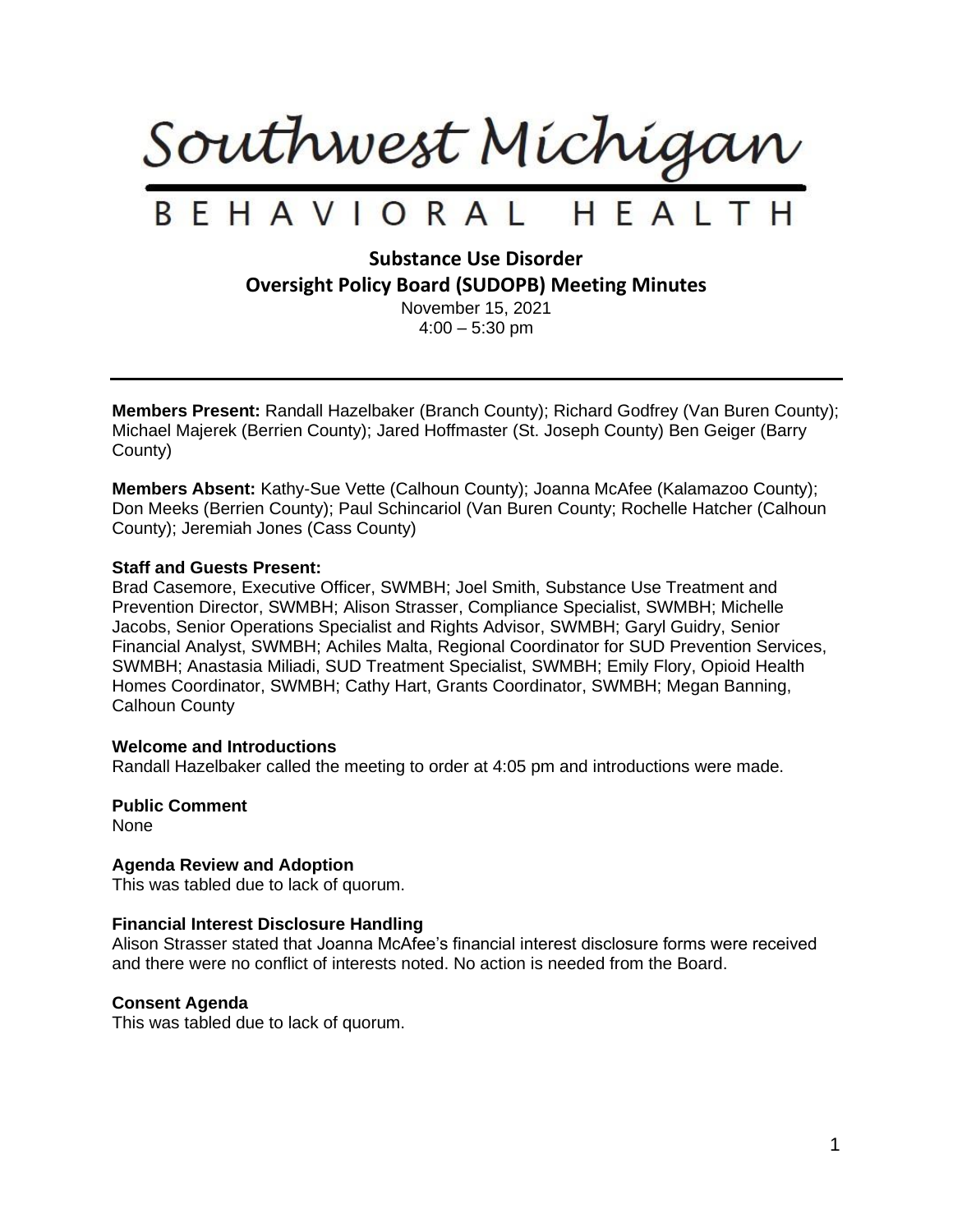# **Board Actions to be Considered**

# **2022 SUDOPB Calendar and Open Meetings Act**

Brad Casemore reminded the members that the revisions to the Open Meetings Act has not been revised for 2022 and will require this Board to meet in person. Randall Hazelbaker stated that the first meeting in 2022 is January 17, 2022, and asked SWMBH to explore another venue for meeting due to size of current meeting rooms at SWMBH and Board members in attendance agreed. Brad Casemore and Michelle Jacobs will follow up with the Board's request. The 2022 SUDOPB Calendar was noted voted on due to lack of quorum.

# **Amendment Request: Substance Abuse Council**

This was tabled due to lack of quorum.

# **Amendment Request: Substance Abuse Prevention Services**

This was tabled due to lack of quorum.

# **Board Education**

# **Fiscal Year 20/21 YTD Financials**

Garyl Guidry reported as documented, highlighting numbers for Medicaid, Healthy Michigan, MI Child, Block Grant, and PA2.

# **PA2 Utilization FY21 YTD**

Garyl Guidry reported as documented.

# **PA2 Year End Outcomes Report**

Anastasia Miliadi reported as documented. Discussion followed.

# **American Rescue Plan Act Proposal**

Joel Smith reported as documented.

# **January 2022 Board Elections**

Randall Hazelbaker reminded the Board that Elections for Chair and Vice Chair will be held at the January 17, 2022 SUDOPB meeting.

# **Communication and Counsel**

# **Legislative Updates**

Brad Casemore shared the following updates:

- Brabec Listening Tours
- Representative Whiteford Bills
- Senator Shirkey revised Bills 597 & 598 and 4 phases plan going to the Senate floor
- Allegations brought against Senator Bizon

# **2021 SWMBH Successes and Accomplishments**

Brad Casemore reported as documented and thanked SWMBH leadership and staff for all of their hard work and efforts in 2021.